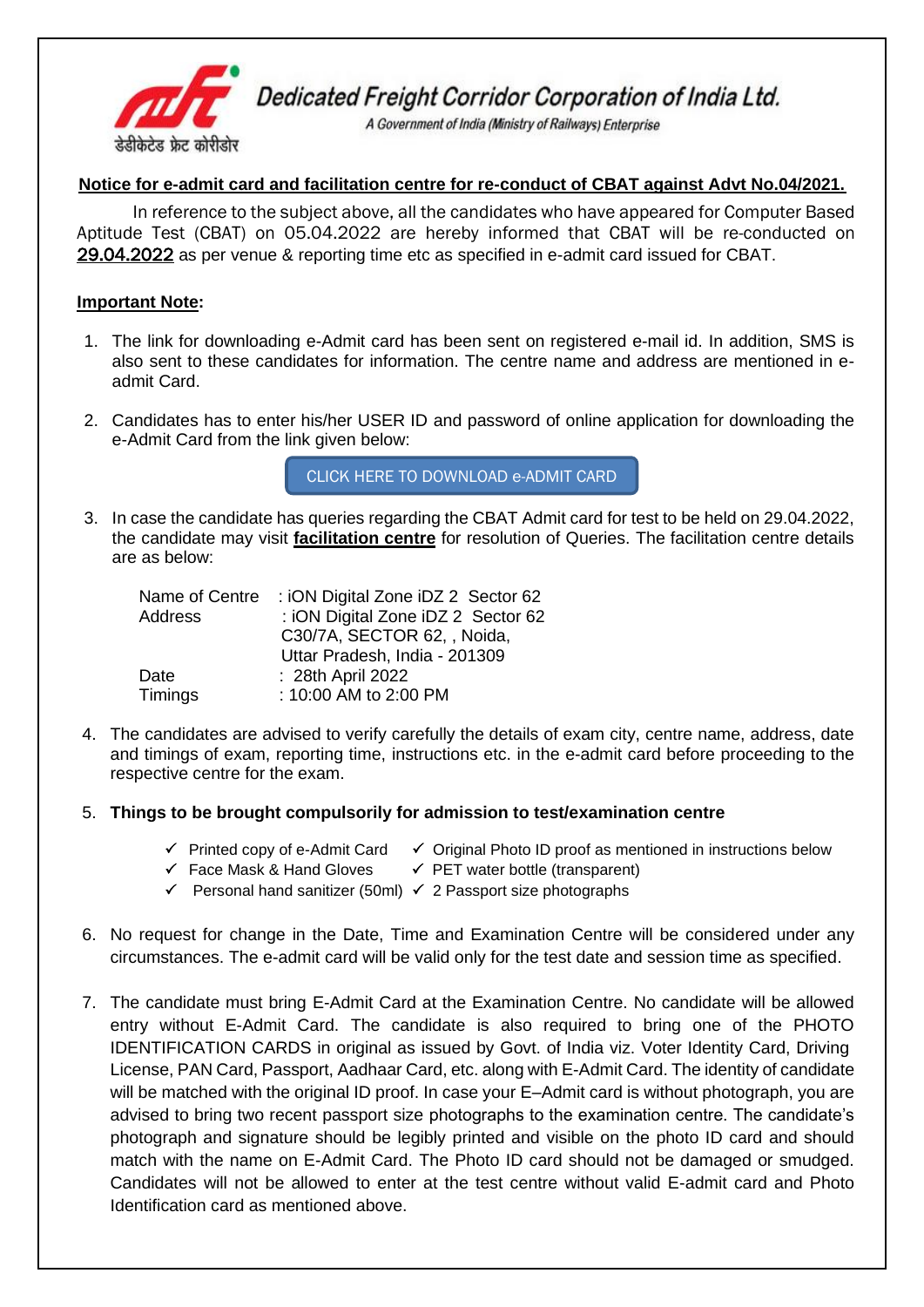- 8. The main gate will be closed before half an hour from the commencement of the test. No late coming is allowed.
- 9. Possession or use of electronic devices such as Mobile Phone, Microphone or any other Associated Accessories, Bluetooth enabled devices, any other electronic communication devices, Calculator, Log Tables/Pager, Digital Diary, Digital Watch, Book / Notes, metallic wears, Bangles, Belts, Bracelets etc. are strictly prohibited inside the Examination Hall. If any candidate is found in possession of any of these devices/documents, his/her candidature is liable to be cancelled. Any infringement of these instructions shall entail disciplinary action against such candidates including a ban from future examinations.
- 10. Given the current situation, you are advised to read the 'Additional Instructions for the candidates due to Covid-19' and as a precaution show the status in Arogya Setu App from your mobile phone at the entrance of the examination centre. DFCCIL is neither responsible nor answerable for any loss of candidate's personal belongings.
- 11. Please retain E–Admit Card carefully for future records, as the same is required to be produced during the course of selection process.
- 12. For CBAT details, candidates are advised to refer para 9 of Advt No. 04/2021 and visit website of RDSO, https://rdso.indianrailways.gov.in -> Directorates -> Psycho Technical -> Other important Links -> Candidate's corner for question patterns & other details of CBAT.
- 13. Total duration of examination will be of **77 Minutes**.
- 14. In order to familiarize themselves with the examination interface, the candidates are advised to go through the demo (mock test) available in due course on the website [https://dfccil.com.](https://dfccil.com/)
- 15. No candidate shall be permitted into the examination centre without carrying E-Admit Card and ID proof (in original) under any circumstances. In case, there is a change in the name by the candidate after/before marriage, the candidate must bring the original matriculation certificate along with original Identification Card. The identity of the candidate will be matched with the proofs to be provided by the candidate. Candidates are only allowed to carry E-Admit Card and Identity proof inside the examination centre.
- 16. E-admit card will be computer generated and shall not be sent by post.
- 17. **Candidates are required to reach their allotted exam centre on reporting time as mentioned in the e-admit card (which is 1 and ½ hours in advance) so that entry formalities can be done smoothly**. The main gate of examination centre will be closed half an hour before the commencement time of the examination. **No late coming is allowed.** Therefore, candidates are advised to locate their test centre and its accessibility at least a day before the test so that they can reach the centre on time on the day of the test.
- 18. In the examination hall, if a candidate is (or has been) found guilty of: (i) using unfair means during the examination or (ii) impersonating or procuring impersonation by any person or (iii) misbehaving in the examination hall or (iv) resorting to any irregular or improper means in connection with his/her candidature for selection or (v) obtaining support for his/her candidature by any unfair means, such a candidate may, in addition to rendering himself/herself liable to criminal prosecution, will also be liable: (a) to be disqualified from the examination for which he/she is a candidate and (b) to be debarred, either permanently or for a specified period, from any examination or recruitment conducted by DFCCIL.
- 19. Issue of admit-card to a candidate does not confer him/her any right with regard to his/her eligibility for the post. The Candidates appearing in the Computer Based Aptitude Test/Examination should,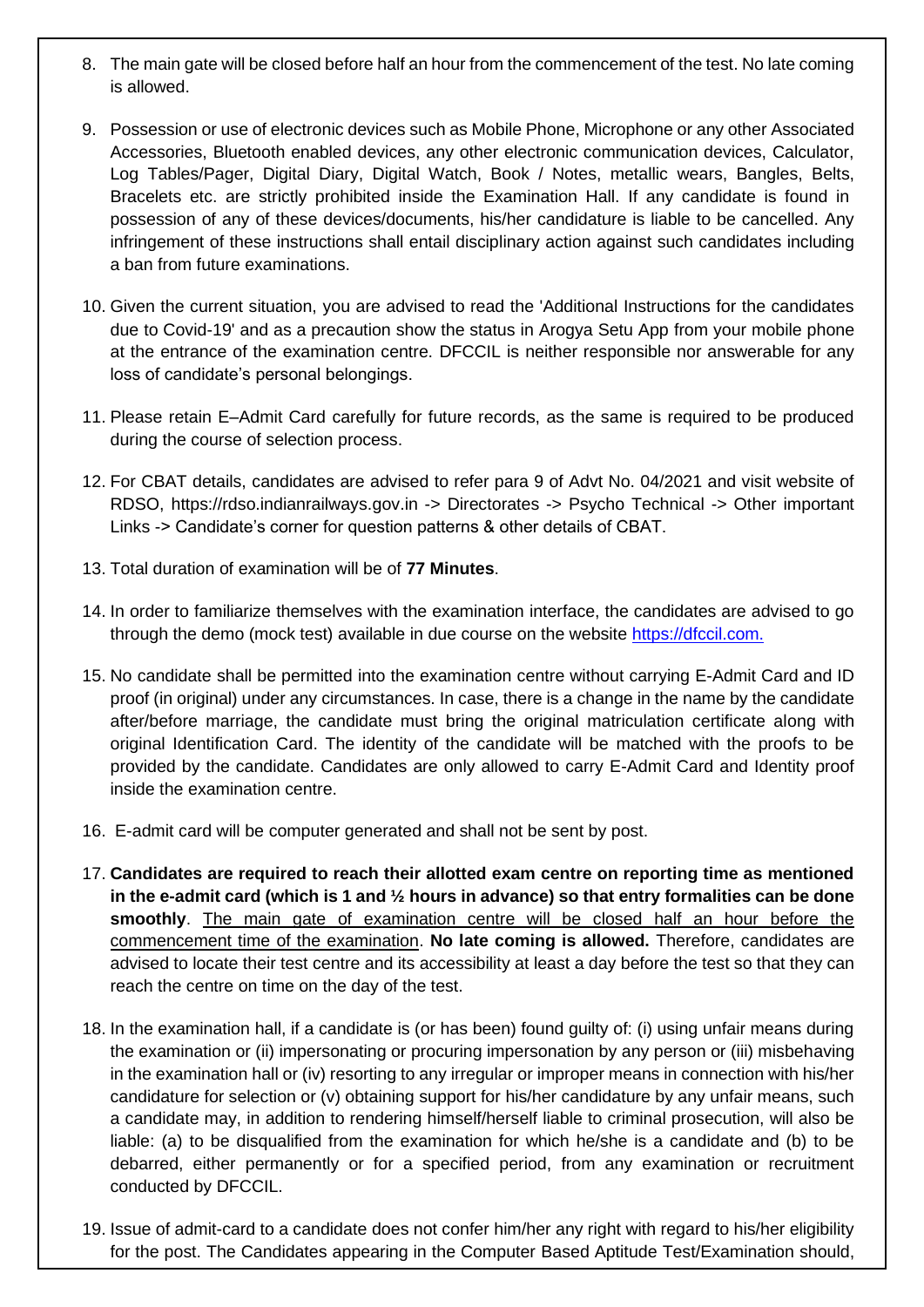in their own interest, check their eligibility in all respects so as to avoid disappointment at a later stage. The candidature in whole recruitment process is "PURELY PROVISIONAL" subject to detailed scrutiny of fulfilling the eligibility conditions as mentioned in the advertisement for the post that has been applied for. In case, it is found at any stage that the candidate does not fulfil the eligibility criteria or any information provided by the candidate is found to be false or is not in conformity with the eligibility criteria mentioned in the advertisement including Caste Certificate, candidature of such candidate is liable to be rejected at any stage of recruitment process or even after joining.

- 20. Once the attendance/Capturing of photograph at the Registration Desk is done, no candidate will not be allowed to leave the Exam Room/Hall till the completion of the examination. There will also be an exit verification (Capturing of photograph) after completion of examination.
- 21. User ID and password for the Computer Based Aptitude Test (CBAT) will be provided to the candidates 10 minutes before commencement of the test/exam at their respective seat.
- 22. Candidates must refrain from creating any obstruction during the conduct of the examination. If any candidate is found obstructing the conduct of the examination or creating disturbances at the examination venue, his/her candidature shall be summarily cancelled. Such candidate shall also be liable to be debarred from future examinations of the DFCCIL and legal proceedings could also be initiated against him/her.
- 23. Candidates are also advised to keep visiting website https://dfccil.com for any updates.
- 24. Candidates will be paid to & fro sleeper class rail/bus fare (non-AC) by shortest route from Railway Station/ Bus Station nearest to their home/place of residence or from where they should actually perform the journey for attending the CBAT. No local conveyance will be paid.
- 25. In case of unavoidable circumstances, DFCCIL reserves the right of postponing or deferring the date of examination for which necessary intimation will be sent to you. In such cases, claims for charges against cancellation of tickets or any other bills, will not be entertained.

## **ADDITIONAL INSTRUCTIONS FOR CANDIDATES DUE TO COVID-19**

- 1. Candidate must maintain social distancing starting from point of entry in the exam venue till his/her exit from the exam venue and follow the Signage/Notice Board.
- 2. In case Candidate is having COVID-19 symptom, in that case he/ shall be allowed to appear in CBAT in a separate Isolation Lab/ Hall.
- 3. Candidate must bring their own Face Mask, Hand Gloves, personal hand sanitizer (50ml), PET water Bottle (transparent) and the exam related documents (Admit Card, Photo ID Card etc.). No other items will be permitted inside exam Lab/Hall.
- 4. A Candidate must have Aarogya Setu App installed on his mobile phone. The Aarogya Setu dashboard must show candidate's risk factor. A Candidate will have to show this dashboard to the Security Guard at the entry of the exam venue. **THIS IS MANDATORY**. In case a candidate does not have a smart phone, he/she will have to bring in a signed declaration to this effect (selfdeclaration is given below along with this Admit Card) and show the same to the Security Guard at the entry of the exam venue.
- 5. Temperature of candidates will be checked at the entry to the exam venue via a Thermo Gun.
- 6. Candidate's Roll Number and the Lab Number' will **NOT** be displayed outside the exam venue, but the same will be provided to the candidates individually at the time of entry of the candidate to the exam venue after verification of their Admit Card and ID proof.